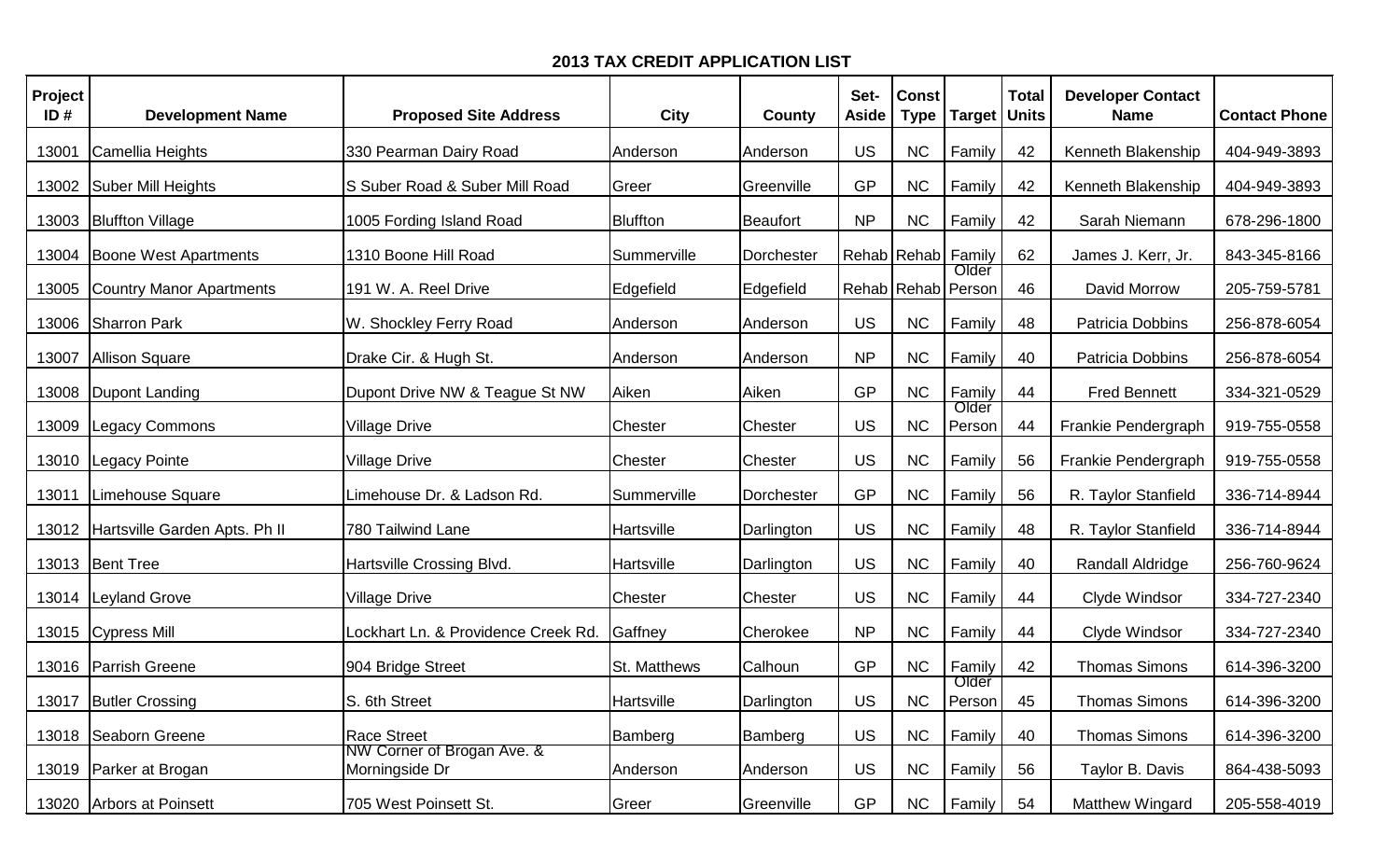| <b>Project</b><br>ID# | <b>Development Name</b>        | <b>Proposed Site Address</b>     | <b>City</b>      | County      | Set-<br><b>Aside</b> | <b>Const</b><br><b>Type</b> | <b>Target</b>               | <b>Total</b><br><b>Units</b> | <b>Developer Contact</b><br><b>Name</b> | <b>Contact Phone</b> |
|-----------------------|--------------------------------|----------------------------------|------------------|-------------|----------------------|-----------------------------|-----------------------------|------------------------------|-----------------------------------------|----------------------|
| 13021                 | Arbors of Anderson Apts.       | Lewis Street                     | Anderson         | Anderson    | <b>US</b>            | <b>NC</b>                   | Family                      | 56                           | Matthew Wingard                         | 205-558-4019         |
| 13022                 | <b>Harbor Apartments</b>       | 801 Affirmation Blvd.            | Charleston       | Charleston  |                      |                             | Older<br>Rehab Rehab Person | 51                           | Stephen Sprecher                        | 703-341-5068         |
|                       | 13023 Baytree Apartments       | 821 1st Avenue                   | Ridgeland        | Jasper      |                      |                             | Rehab Rehab Family          | 56                           | Sarah Robertson                         | 303-226-9120         |
| 13024                 | <b>Walterboro Village Apts</b> | 501 Green Pond Hwy.              | Walterboro       | Colleton    |                      |                             | Rehab Rehab Family          | 68                           | Sarah Robertson                         | 303-226-9121         |
| 13025                 | May River Village Phase II     | 5736 Patriot Lane                | <b>Bluffton</b>  | Beaufort    | GP                   | <b>NC</b>                   | Family                      | 40                           | <b>Duane Reindl</b>                     | 317-250-5598         |
| 13026                 | Wall Street Green Phase II     | South Pike West                  | Sumter           | Sumter      | GP                   | <b>NC</b>                   | Family                      | 32                           | <b>Murray Duggins</b>                   | 910-485-6600         |
| 13027                 | Greenville Meadows             | <b>West Marion Road</b>          | Greenville       | Greenville  | GP                   | <b>NC</b>                   | Family                      | 56                           | <b>Murray Duggins</b>                   | 910-485-6600         |
| 13028                 | Orangeburg Green               | 2574 Columbia Road               | Orangeburg       | Orangeburg  | US                   | <b>NC</b>                   | Family                      | 56                           | <b>Murray Duggins</b>                   | 910-485-6600         |
| 13029                 | <b>Providence Westgate</b>     | Willis Rd. & Lundquist Dr.       | Spartanburg      | Spartanburg | GP                   | NC                          | Family                      | 56                           | Eddy Benoit, Jr.                        | 678-514-5900         |
| 13030                 | Simpson Grove Apartments       | 601 Simpson Road                 | Anderson         | Anderson    | US                   | <b>NC</b>                   | Family                      | 52                           | Justin Zimmerman                        | 417-890-3239         |
| 13031                 | Autumn Glen Villas             | 801 Zimalcrest Drive             | Columbia         | Richland    | GP                   | <b>NC</b>                   | Family                      | 52                           | Justin Zimmerman                        | 417-890-3239         |
| 13032                 | Stables at the Woods           | <b>York Street</b>               | Aiken            | Aiken       | GP                   | <b>NC</b>                   | Family                      | 52                           | Justin Zimmerman                        | 417-890-3239         |
| 13033                 | <b>Calhoun Station</b>         | Dixie Drive                      | Anderson         | Anderson    | US                   | <b>NC</b>                   | Family                      | 40                           | <b>Holly Douglas</b>                    | 843-358-1052         |
| 13034                 | <b>Harbour Station</b>         | 6937 Rivers Avenue               | North Charleston | Charleston  | GP                   | <b>NC</b>                   | Family                      | 56                           | <b>Holly Douglas</b>                    | 843-358-1052         |
| 13035                 | Palmetto Station               | 2300 Freedom Blvd.               | Florence         | Florence    | GP                   | <b>NC</b>                   | Family                      | 48                           | <b>Holly Douglas</b>                    | 843-358-1052         |
|                       | 13036   Bay Pointe III         | <b>Nance Street</b>              | Myrtle Beach     | Horry       | <b>GP</b>            | <b>NC</b>                   | Family                      | 48                           | <b>Brad Queener</b>                     | 843-222-6483         |
|                       | 13037   River Pointe           | Argent Blvd.                     | Hardeeville      | Jasper      | <b>US</b>            | <b>NC</b>                   | Family                      | 56                           | <b>Brad Queener</b>                     | 843-222-6483         |
| 13038                 | Villas at River Pointe         | Argent Blvd.                     | Hardeeville      | Jasper      | <b>US</b>            | <b>NC</b>                   | Older<br>Person             | 48                           | <b>Brad Queener</b>                     | 843-222-6483         |
|                       | 13039 Barrington Trace Apts    | 1012 West Main Street            | <b>Dillon</b>    | Dillon      | <b>US</b>            | <b>NC</b>                   | Family                      | 46                           | <b>Dustin Mills</b>                     | 919-480-0791         |
|                       | 13040 Marsh View Place         | NW intst Main Rd. & McLermon Tr. | Charleston       | Charleston  | <b>GP</b>            | <b>NC</b>                   | Family                      | 54                           | James Bernstein                         | 843-696-1541         |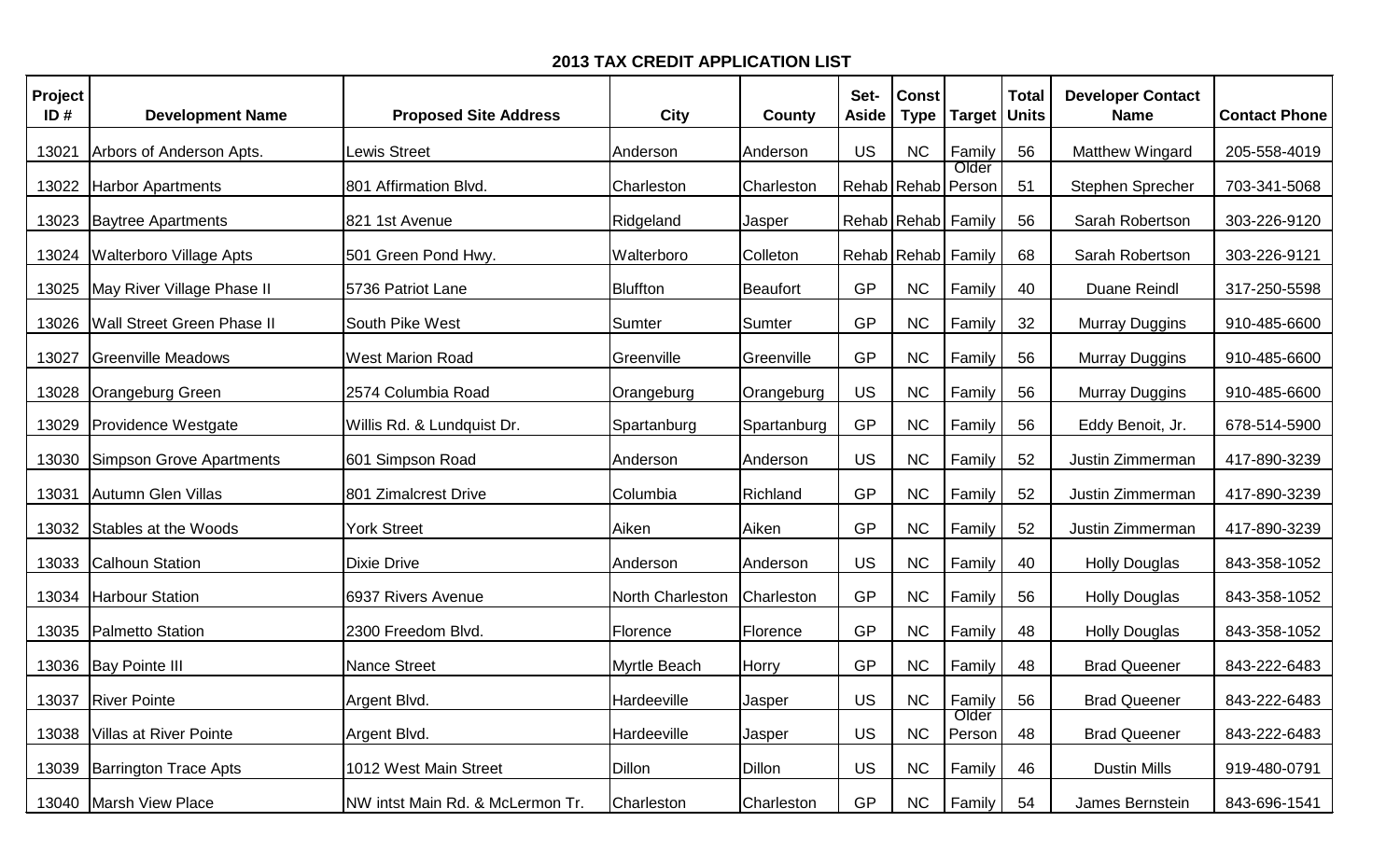| Project<br>ID# | <b>Development Name</b>           | <b>Proposed Site Address</b>      | <b>City</b>         | County          | Set-<br><b>Aside</b> | <b>Const</b><br><b>Type</b> | <b>Target</b>       | <b>Total</b><br><b>Units</b> | <b>Developer Contact</b><br><b>Name</b> | <b>Contact Phone</b> |
|----------------|-----------------------------------|-----------------------------------|---------------------|-----------------|----------------------|-----------------------------|---------------------|------------------------------|-----------------------------------------|----------------------|
| 13041          | Hawthorne Green                   | 1867 W. Main St.                  | Rock Hill           | York            | <b>GP</b>            | <b>NC</b>                   | Family              | 56                           | Jonathan Wolf                           | 407-333-3233         |
| 13042          | <b>Bickley Manor</b>              | 1045 Bickley Rd.                  | Irmo                | Richland        | <b>GP</b>            | <b>NC</b>                   | Family              | 56                           | Jonathan Wolf                           | 407-333-3233         |
| 13043          | <b>Sandy Glen Apartments</b>      | 1520 Columbia Road                | Orangeburg          | Orangeburg      | US                   | <b>NC</b>                   | Family              | 56                           | Mark Richardson                         | 980-318-5000         |
| 13044          | Ashley Pointe                     | 1714 Greenlawn Drive              | Beaufort            | <b>Beaufort</b> | <b>GP</b>            | <b>NC</b>                   | Family<br>Older     | 56                           | Mark Richardson                         | 980-318-5000         |
| 13045          | The Oaks at DuPont                | 813 DuPont Road                   | Charleston          | Charleston      | <b>GP</b>            | NC                          | Person<br>Older     | 44                           | Mark Richardson                         | 980-318-5000         |
| 13046          | <b>Oakview Senior</b>             | Adj to 1699 US Hwy. 17            | <b>Little River</b> | Horry           | <b>GP</b>            | NC                          | Person<br>Older     | 48                           | <b>Mark Tipton</b>                      | 919-844-0444         |
| 13047          | Mannington Place Apts             | 625 South Mill Street             | Manning             | Clarendon       | <b>RHS</b>           | Rehab                       | Person<br>Older     | 40                           | Joseph Wilczewski                       | 803-788-3800         |
| 13048          | <b>Scarlett Oaks Apartments</b>   | 200 Old Chapin Rd.                | Lexington           | Lexington       | <b>RHS</b>           | Rehab                       | Person<br>Older     | 40                           | Joseph Wilczewski                       | 803-788-3800         |
| 13049          | <b>Cherry Road Senior Village</b> | <b>Neal Street</b>                | Rock Hill           | York            | <b>GP</b>            | NC                          | Person              | 48                           | Josh Thomason                           | 404-202-1357         |
| 13050          | <b>Longleaf Senior Village</b>    | Near intsct of York & Rutland     | Aiken               | Aiken           | <b>NP</b>            | NC                          | Older<br>Person     | 50                           | Mary Ellen Judah                        | 256-354-0075         |
| 13051          | Palmetto Senior Village           | Hwy 76 East of Marion City Limits | Marion              | Marion          | <b>US</b>            | <b>NC</b>                   | Older<br>Person     | 42                           | Josh Thomason                           | 404-202-1357         |
| 13052          | <b>Vista View</b>                 | 39 Haigler Blvd.                  | Bluffton            | <b>Beaufort</b> |                      |                             | Rehab Rehab Family  | 72                           | <b>Kathi Dewitt</b>                     | 803-731-3881         |
| 13053          | <b>Hillcrest Apartments</b>       | 518 Sniders Hwy.                  | Walterboro          | Colleton        | <b>RHS</b>           |                             | Rehab Family        | 32                           | <b>Melvin Melton</b>                    | 704-357-6000         |
| 13054          | Coleman Street Apts               | 110 Coleman St.                   | Abbeville           | Abbeville       | <b>RHS</b>           |                             | <b>Rehab</b> Family | 48                           | Timothy Gunderman                       | 704-357-6000         |
| 13055          | <b>Bay Meadows Apartments</b>     | 200 Dorsey Street                 | Walterboro          | Colleton        | <b>RHS</b>           |                             | Rehab Family        | 48                           | Gary D. Ellis                           | 704-357-6000         |
| 13056          | Kapowski Commons                  | 1200 US Hwy. 17 North             | Surfside Beach      | Horry           | <b>GP</b>            | NC                          | Family              | 56                           | <b>Hollis Fitch</b>                     | 704-335-9112         |
|                | 13057 Piedmont Terrace            | 229 Brown Road                    | Anderson            | Anderson        | US                   | NC                          | Family              | 56                           | <b>Hollis Fitch</b>                     | 704-335-9112         |
| 13058          | <b>Judson Apartments</b>          | 3rd Avenue                        | Greenville          | Greenville      | <b>GP</b>            | NC                          | Family              | 44                           | <b>Todd Valentine</b>                   | 740-983-4566         |
|                | 13059 Carolina Oaks               | N. Oak Street                     | Myrtle Beach        | Horry           | GP                   | NC                          | Family              | 44                           | <b>Todd Valentine</b>                   | 740-983-4566         |
|                | 13060 Cinnaberry Pointe           | <b>Faraway Drive</b>              | Columbia            | Richland        | <b>GP</b>            | NC                          | Family              | 48                           | <b>Kevin Connelly</b>                   | 803-798-0572         |